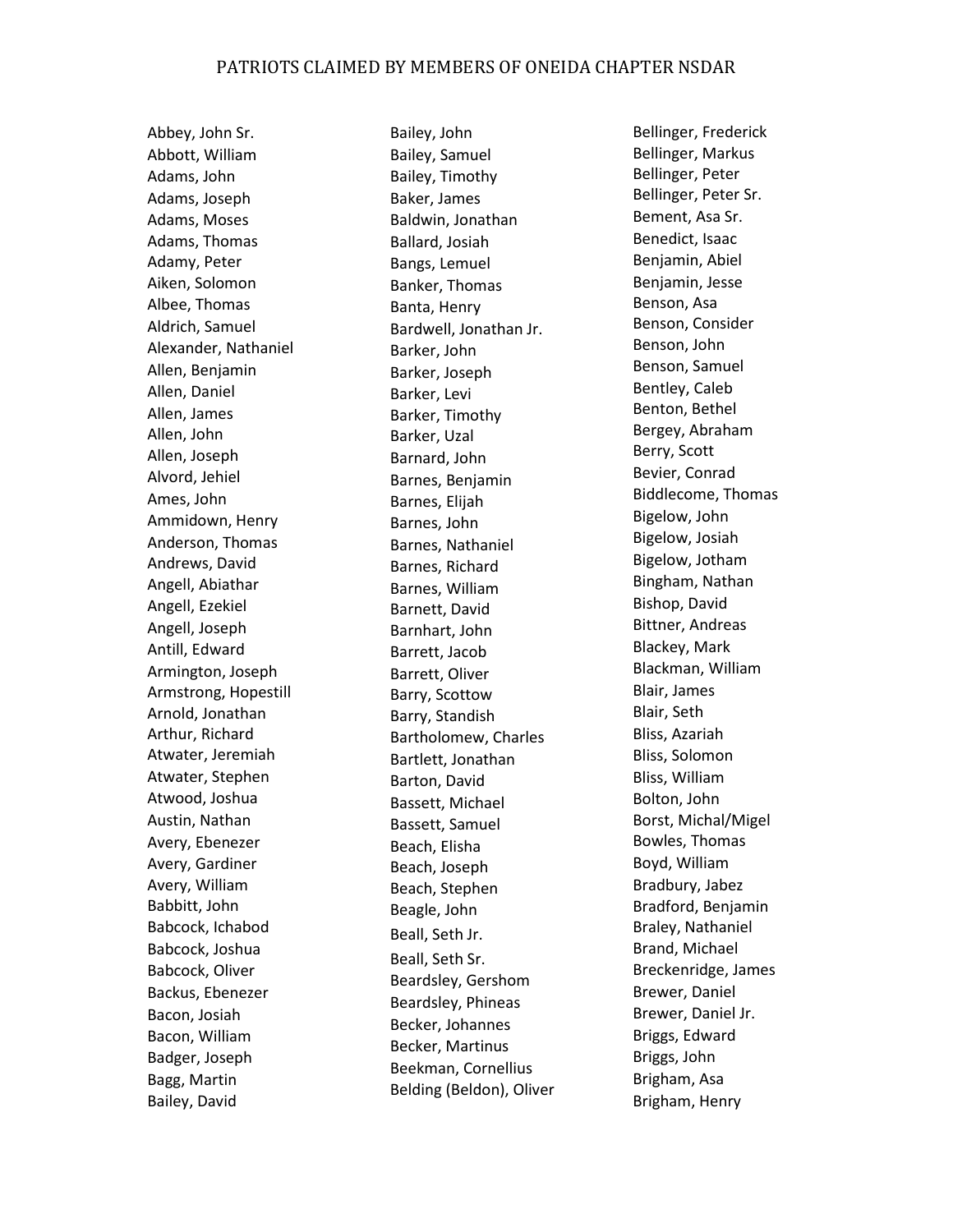Brigham, Joel Brigham, Stephen Brill, John Jr. Brinckerhoff, Derick Brinckerhoff, John Brockway, Thomas Brodhead, Charles Brooks, James Brooks, Samuel Brow, Amos Brown, Christian Brown, Daniel Brown, Deliverance Brown, Josiah Brown, Othniel Brownell, Elijah Browning, John Brush, Eliphalet Buck, Daniel Budd, John Bullock, James Bunce, Asa Burch, Robert Warren Burgess, John Burhans, Johannes Burhans, Tjerck Burleigh, John Burlingame, Jeremiah Burnham, Nathaniel Burrill, Abraham Burt, Martin Burton, Jacob Burton, John Bush, Conrad Bush, Jonathan Butler, Comfort Butler, Eli Butler, Medad Butterfield, Timothy Buttrick, John Cady, Ebenezer Cady, Elias Cain, John Calkins, Oliver Call, James Call, James Sr.

Callender, Samuel Camp, Abel Camp, Abel Jr. Camp, Abel Sr. Camp, Elnathan Campbell, Enos Campbell, Moses Campbell, Thomas Campbell, William Candee, Nehemiah Capron, Oliver Cardwell, Robert Carmichael, John Carpenter, Benjamin Carpenter, Elisha Carpenter, John Carter, Jonathan Carter, Josiah Carter, Oliver Cary, Jabez Sr. Cary, John Cary, Simeon Case, Stephen Casler, Johannes Cass, Nason Castle, Lemuel Catlin, Abel Cebra, William Chaffee, Ezra Chaffee, Noah Chamberlain, Benjamin Chapman, Ebenezer Chapman, Elisha Chapman, Lebbeus Chase, Edmund Chase, Joseph Cheney, Nathan Chesebrough, Amos Chesebrough, Charles Chesebrough, Perez Chevallier, Peter Childs, Abijah Churchill, John Claflin, Allen Clapp, Earl Clapp, Stephen

Clark, John Clark, Matthew Clark, Noah Clark, Oliver Clark, Seth Clark, Stephen Clary, Joseph Clayes, Elijah Clement, Jacob Cleveland, Aaron Cleveland, Edward Cleveland, Ephraim Cody, Isaac Coe, David Cogswell, Thomas Coit, Samuel Coit, Samuel Sr. Cole, John Collins, Cyprian Collins, Daniel Jr. Collins, Joseph Collins, Oliver Collis, John Colt, Amherst Comstock, Stephen Conger, Uzziah Conklin, John Conklin, Nicholas Conklin, William Connelly, Michael Conrad, Frederick Constable, William Cook, Aaron Cook, Atwater Cook, Josiah Corbin, Joseph Cosart, John Costner, Jacob Countryman, John Cowles, Daniel Cowles, Ebenezer Cox, William Craig, John Crandall, Slyvester Crandell, John Crane, Elijah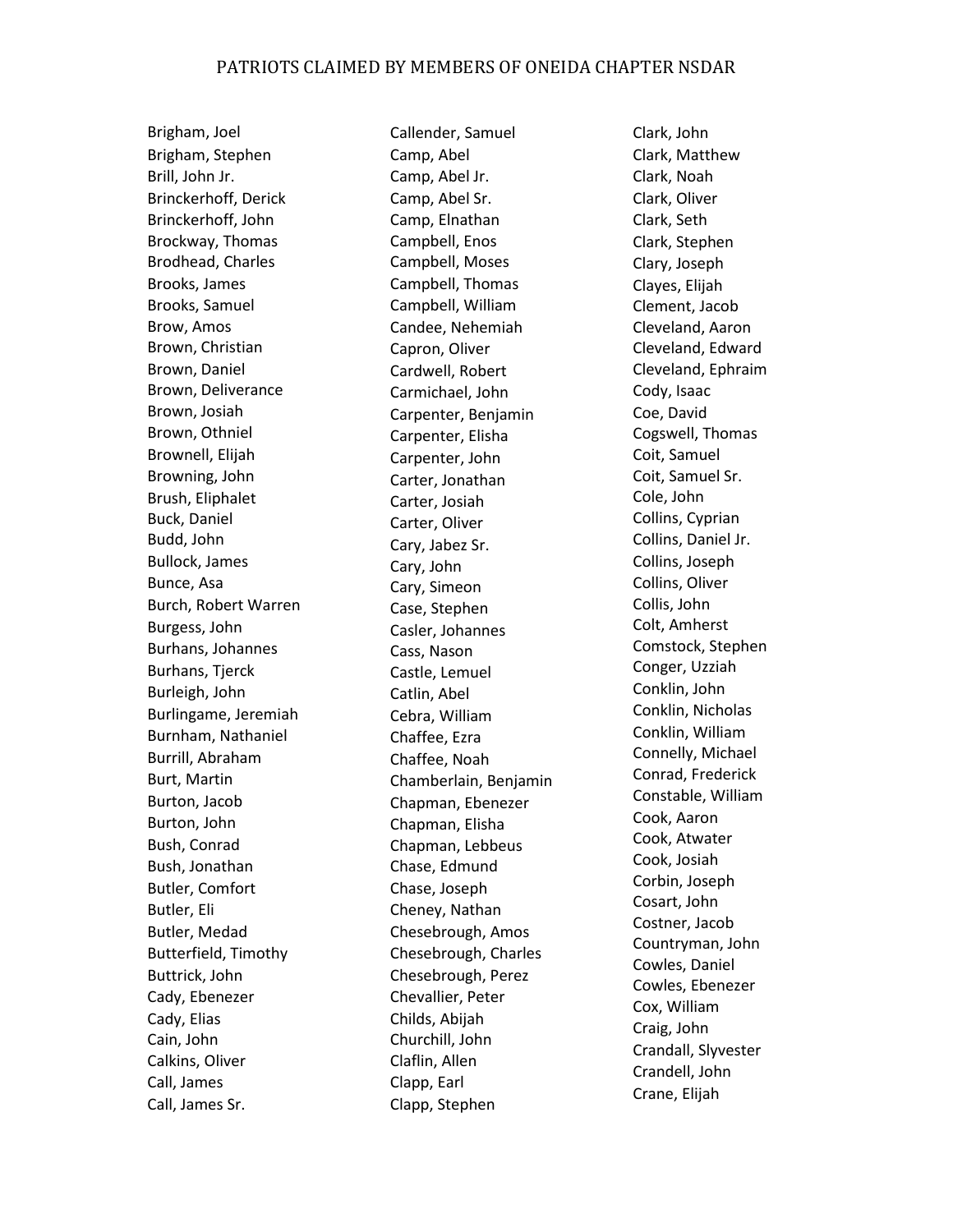Crim, Jacob Croco, Peter Cronkhite, Cornelius Cross, John Crouse, George Crowell, James Cummings, Benjamin Cummings, Simeon Cunnabell, Samuel Cunningham, John Curtenius, Peter Curtis, Eliphalet Curtis, Giles Curtis, Stiles Custer, George Cutter, Kelsey Cutter, Seth Dairs, George Damuth, George Daugherty, Charles Davenport, Thomas Davidson, James Davidson, John Davidson, Samuel Davis, Samuel Day, Adonijah Day, Noah Dayton, Jonah Deadwyler, Joseph Deering, Thomas Delatush, Henry Delevan, Nathaniel Demarest, John Deming, Davis Deming, John Deming, Solomon Demons, John Dennett, Samuel Dennison, Charles Dennison, Daniel Dennison, Daniel Jr. Dennison, George Denslow, Charles Devereaux (Devereux), John Devine, Asher Devlin, James

DeVoe, John Dewey, Isaac Dewey, John Dewey, Medad Dewey, Nathaniel DeWitt, Lucas Dexter, Job Dial, Martin Dickenson, Asahel Dickenson, Henry Dickinson, Asahel Dickinson, Ebenezer Dickinson, Francis Dickinson, Henry Dickinson, Moses Dicks, James Dicks, Peter Dillworth, Jacob Dimon, David Dix, John Dodge, Daniel Dodge, Henry Dodge, Samuel Dominick, John Donnell, James Doolittle, George Doolittle, Joel Doolittle, Uri Doty, Samuel Dow, Benjamin Downer, Zacheus Downing, John Downing, Roswell Drake, David Dudley, Zebulon Duesler, Jacob Dunham, Calvin Dunham, Jonathan Dunkel, John George Garrit Dunkel, Nicholas Dunlap, William Dunning, Edmond Dunning, Edward Durfee, Gideon Durkee, Andrew Dutton, Amasa

Dygert, Peter Dygert, William Dygert, William H. Eastman, Deliverance Eastman, Joseph Eaton, John Ebersol, Abraham Eckler, Henry Eddy, Willard Edick, Jacob Edson, David Edson, Nathan Eells, Daniel Elrick, George Elwood, Peter Ertzberger, Daniel Failing, Henry Fairchild, Anson Falley, Richard Farmer, Jonas Fauver, George Fellows, John Fellows, Moses Felshaw, Michael Fenner, Stephen Fenton, Ebenezer Jr. Fenton, Nathaniel Fenton, Samuel Ferris, Jonathan Ferry, Eliphalet Field, Jeremiah Fields, Bartholomew Fillmore, Comfort Fillmore, Luther Fink, Andrew Jr. Fisher, Michael Fisk, Josiah Fitch, Asa Fitch, Lemuel Fitch, Nathaniel Flint, Royal Folts, Conrad Fonda, Adam Foote, Moses Ford, Benjamin Ford, Jacob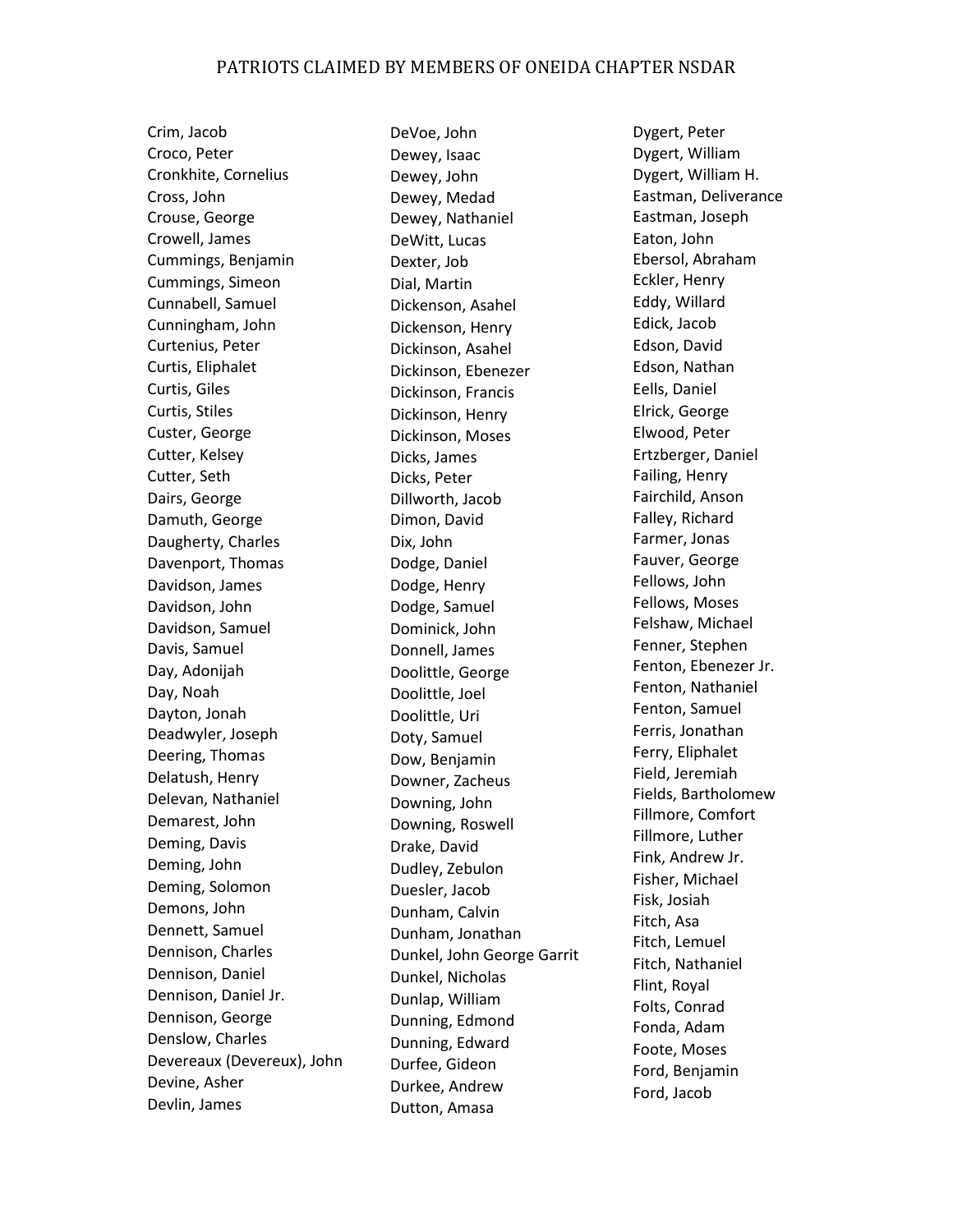Forman, Jonathan Forman, Samuel Fort, Simon Fowler, Elisha Fowler, Stephen Fox, Phillip William Frazier, John Freligh, Valentine Fritcher, Conradt Frost, John Frost, Thomas Jr. Fry, Jacob Fuller, Abner Fuller, Amos Fuller, Asa Fuller, Samuel Fulmer, Jacob Gabriel, Abraham Gale, Joseph Gallup, Levi Gansevoort, Leonard Gardner, Amos Gardner, Benjamin Gardner, Henry Garlinghouse, John Gaston, John Gates, John Shepard Gates, Peter Gates, Stephen Gay, Asahel Gaylord, Jothan Gaylord, Levi Gaylord, Samuel Genter, John Getman, John Gibson, John Gilbert, Joseph Gilbert, Samuel Gilbert, Thomas Gillette, Nathan Gillette, Thomas Gilliland, Daniel Gilmore, James Givens, Samuel Glover, John Godfrey, Ard

Godfrey, Richard Goodspeed, Ebenezer Goodspeed, Edward Goodwin, Nathaniel Gorhan, Hezekiah Gorton, Joseph Goss, Daniel Gould, Ebenezer Graham, Augustine Graham, Daniel Graham, John Grant, Mark Graves, David Graves, Jonathan Graves, Samuel Gray, Daniel Green, Augustus Green, James Green, John Greenleaf, Jonathan Greenman, William Gregory, Elias Gregory, John Gridley, Hezekiah Griffin, John Griffin, Seth Griffin, Stephen Griffith, Paul Griswold, Moses Grosvenor, Oliver Groves, Peter Guernsey, John Hadcock, Daniel Hale, David Hale, Jonathan Hale, Samuel Hall, Caleb Hall, George Hall, Jabez Hamilton, George Hamilton, Silas Hammond, Stephen Hanchett, David Hansell, William Harding, Nathaniel Hargrave, John

Harris, Asa Harris, Samuel Hart, Matthew Harter, Frederick Harter, Henry Harter, Lorantz Hartranft, John Hartshorn, Ebenezer Hartzell, George Hartzell, Paul Harvey, Benjamin Haskell, Jeremiah Haslett, John Hathaway, Joshua Hathaway, Simeon Haven, Peleg Hawes, Ichabod Hawks, Gershom Hawthorne, John Haynes, James Hayward, James Hayward, William Hazzard, James Carr Heath, Aaron Heath, William Heiner, Johannes Heiser, Andreas Heller, Christopher Hemingway, Ebenezer Henderson, Thomas Hendren, William Jr. Hendrickson, John Heydrick, Abraham Jr. Heydrick, Abraham Sr. Hibbard, Andrew Hicks, Joseph Hicks, Zachariah Hill, Andrew Hill, Daniel Hill, David Hill, Squire Hiltz, George Nicholas Hitchborn, Robert Hitchcock, Amos Hitchcock, John Hitchcock, Luke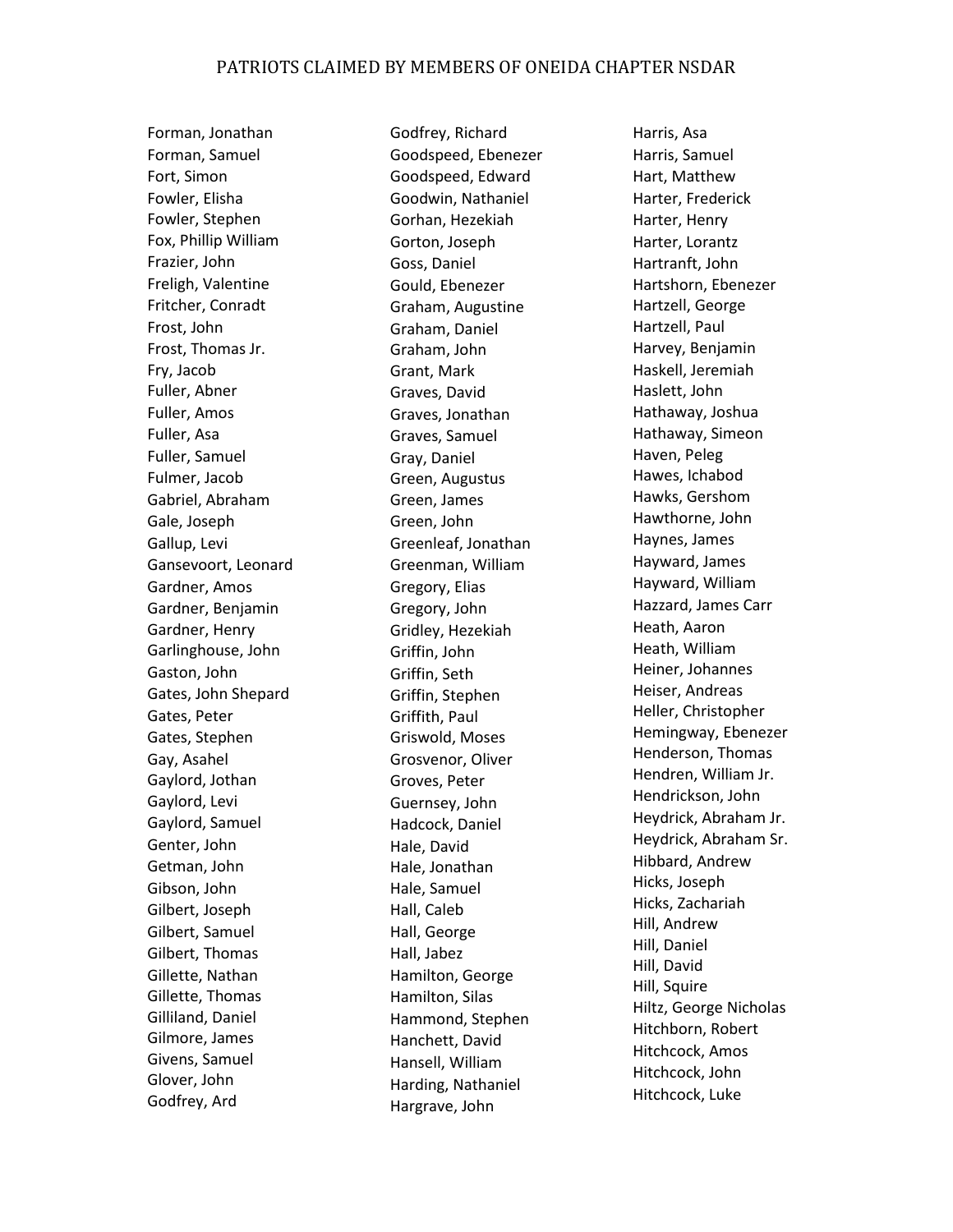Hitchcock, Mirick/Merrick Hoar, Leonard Hobby, Jonathan Hodges, Isaac Hodges, Isaac Sr. Hodges, Jesse Holbrook, Amos Hollenbeck, Jacob Holley, David Holley, John Holley, Jonathan Hollowbush, Henry Holmes, William Holt, Joseph Hood, Amos Hook, James Hoover, Jacob Horning, Dederick Horning, George Horton, John Hotchkiss, Joel Hotchkiss, John Houghtaling, John House, Eleazar House, Elias Houston, James Howes, Zenas Hoyt, Abram Hubbard, Hezekiah Hubbard, Jonas Huggins, Medad Hughes, Samuel Hughes, Samuel Sr. Hull, Daniel Hull, Eli Hull, Hezekiah Hull, William Humrichouse, Peter Hunnewell, Israel Hunnewell, William Hunt, Asa Hunt, John Hunt, Solomon Hunt, Timothy Hunt, Zeba Hunter, James

Huntington, Benjamin Huntington, Gamaliel Huntington, Hezekiah Huntington, Samuel Huntley, Amos Hurd, John Hurlburt, Samuel Hutchins, John Hutchins, Strangeman Hutchins, William Hutchins, William Sr. Hutton, Timothy Hyde, Caleb Isbell, Jason L. Israel, Joseph Jackson, Giles Jackson, James Jackson, John Jayne, Timothy Johnson, David Johnson, Isaiah Johnston, James Jones, Nehemiah Josselyn, Nathaniel Keator, Peter Keeler, Isaac Kellogg, Isaac Kellogg, Levi Kelsey, Nathan Kent, Joshua Kent, Noah Kenyon, Robert Kerney, William Kettell, Edmund Kettell, William King, Aaron King, Heman King, Hophni King, Stephen King, Thomas Kingsley, Amos Kinney, Jeremiah Kinney, Thomas Klock, John Knickerbocker, John/Johannes Sr. Knight, Enos

Knight, Nicholas Knowlton, Thomas Kotts, Christoff David Ladd, John Lamont, Archibald LaMunion, Thomas Landers, Ebenezer Landers, Thomas Landon, Rufus Langmaid, Stephen Langworthy, Samuel Lansing, Abram Lansing, Lavinus Lape, Thomas Latour, Anthony Law, Consider Lawall, Henry William Lawrence, Edward Lawrence, Samuel Leach, Jonathan Learned, Simon LeBaron, David LeBaron, Zebulon Ledyard, Benjamin Ledyard, Mary Lee, Daniel Lee, Daniel Jr. Lee, Daniel Sr. Lee, David Leidy, Jacob Sr. Lemon, Robert Leonard, Justin Leonard, Preserved Lewis, Joseph Lewis, Thomas Light, Lodowick Lillard, Benjamin Litchfield, Daniel Long, James Long, Mathew Longendyke, Cornelius Loomis, Benaiah Loomis, Daniel Loomis, Timothy Loucks, John Loveland, Elijah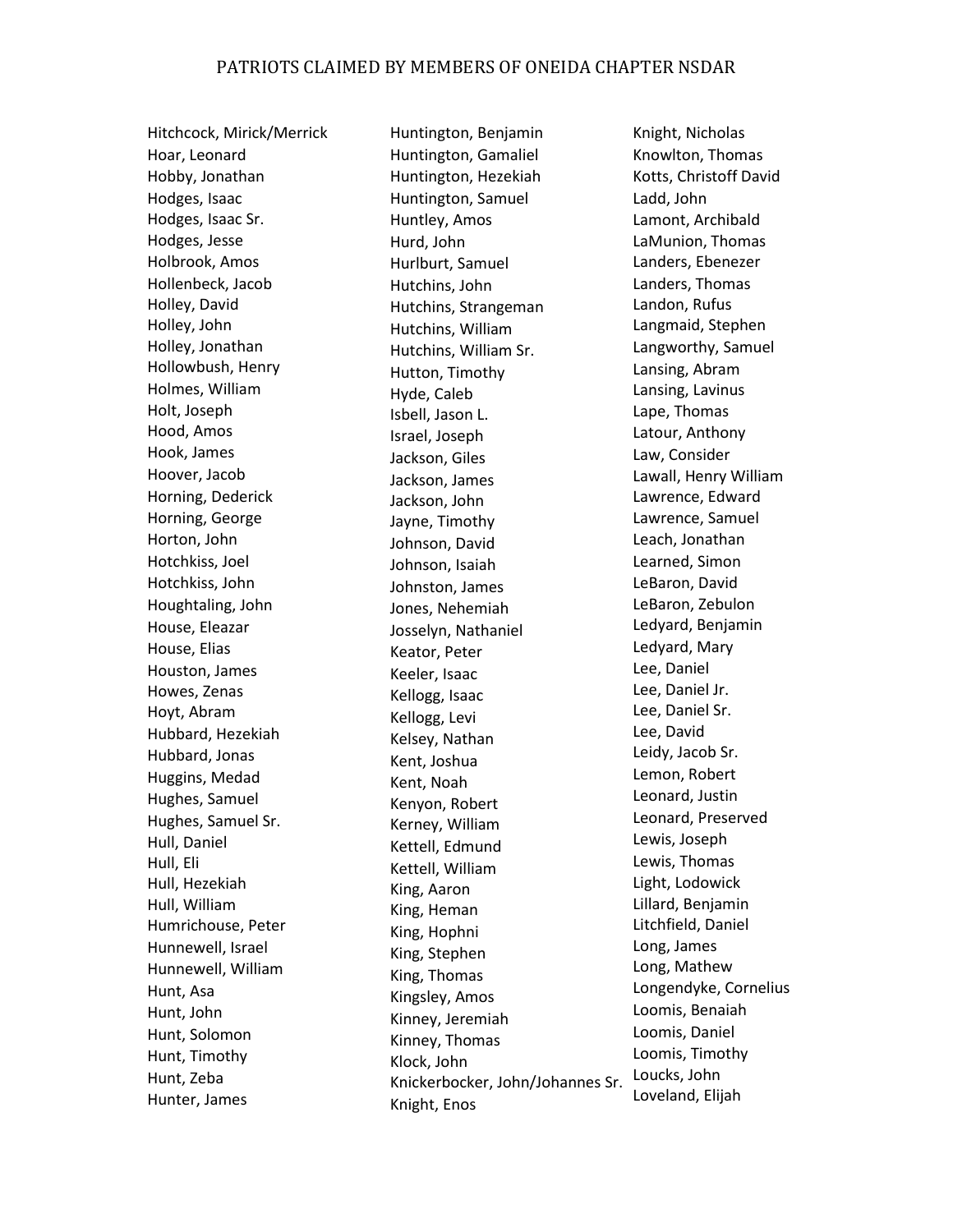Loving, William Low, Samuel Lowell, Moses Lyman, Ezekiel Lyon, Aaron Lyon, John Mabie, Cornelius Mack, Elisha Mack, Ralph Macomber, Michael Makepeace, Isaac Maltbie, Daniel Manchester, John Manning, David Mansfield, Joseph Mapes, James Mapes, James March, Samuel March, Samuel Sr. Markham, Stephen Marshall, Henry Martin, Adam Mase, Samuel Mason, David Mason, Elnathan Mason, James Mason, John Mason, Levi Mason, Nathan Massey, William Mather, Asaph Mather, Timothy Matteson, Joshua Matteson, Samuel Maxson, David Maxson, Torry Mayhew, Caroline McClanathan, Samuel McClary, Robert McClure, George McCoy, Neil McIntire, Ely McIntyre, Jesse McKee, Joseph McLouth, Solomon McMillan, John

McQuigg, John Mead, Robert Mead, Stephen Meigs, Jehiel Melvin, Josiah Mercer, James Merrell, Elias Merrill, Elijah Merritt, Josiah Merwin, Miles Messenger, Lemuel Mickley, John Peter Millard, Abiathar Miller, Henry Miller, Increase Miller, Isaac Miller, Jesse Miller, John Miller, Jonathan Miller, Levi Miller, Mathias Burnet Miller, Peter Miller, Reuben Milliken, James Mills, John Miner, Timothy Mitchell, Andrew Mitchell, George Mitchell, Samuel Montanye, Edward Monty, Francis Sr. Moody, John Moore, Isaac Moore, Joseph Jr. Moore, Joseph Sr. Morgan, Israel Morgan, Peter Morris, Amos Morris, John Morse, David Morse, Joseph Mosher, John Mosher, Josiah Moulton, Stephen Moulton, Stephen Sr. Mounce, Absalom

Mower, Peter Munger, John Munger, Jonathan Munn, Reuben Munsy, John Myers, Henry Myers, Michael Mygatt, Austin Nash, Eleazor Nash, Jacob Nearing, Joseph Neely, Henry Nelson, Paul Newcomb, Bethuel Newland, John Nice, George Nicholson, Nathan Niles, Elisha Niles, Thomas Nims, Ariel Noble, David Northrop, Abijah Northrop, Samuel Norton, Daniel Norton, Daniel Jr. Norton, Daniel Sr. Norton, Freeman Norton, Nathaniel Norwood, Stephen Nourse, Asa Oates, Jesse Olendorf, Daniel Olmstead, Daniel Olmstead, Daniel Jr. Olmstead, Lemuel Orendorff, Frederick Ormsby, Gideon Osborn, Eleazer Osgood, Jeremiah Osgood, Josiah Ostrander, Henry Otis, Elijah Owen, John Packard, Adolph/Adolphus Paddock, John Page, Isaac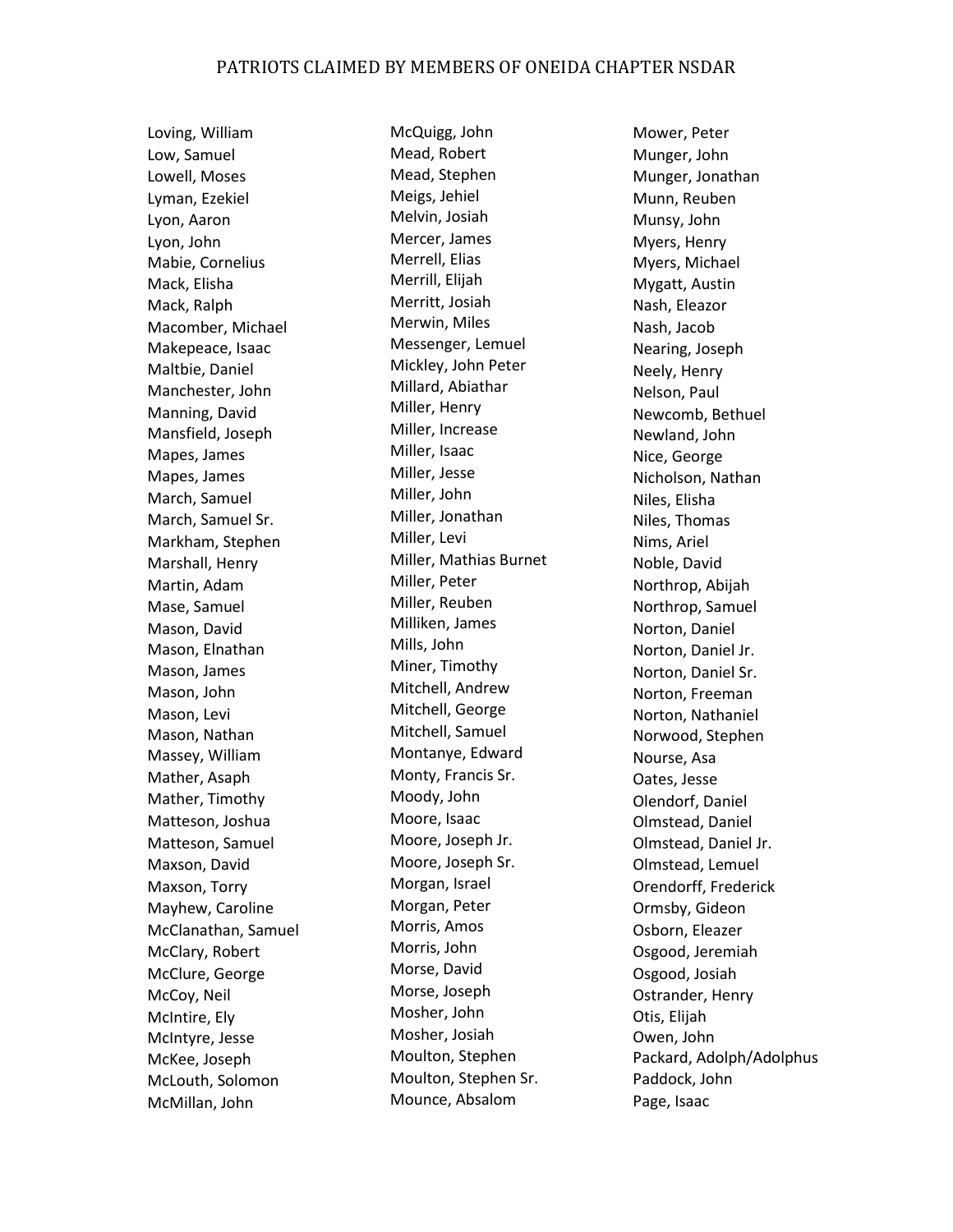Paine, Daniel Paine, David Palmer, Amaziah Palmer, Elias Palmer, Gideon Palmer, Ichabod Palmer, Joseph Palmer, Joseph Jr. Palmer, Joseph Sr. Park, Daniel Park, Nathan Parker, Isaac Parkhurst, John Jr. Parmalee, Constant Parmalee, Joseph Parsons, Elijah Parsons, Isaac Pearis, George Pease, John Peck, Ichabod Peck, Jonathan Peck, Nathaniel Peck, Zebulon Pennell, Abraham Pennypacker, William Perry, James Phelps, Nathaniel Phelps, Thomas Pierce, John Pierce, Stephen Pierce, William Pine, Joseph M. Pitkin, William Pitman, James Pixlee, David Platt, Charles Platt, Jonathan Platt, Zephaniah Plumb, Nathaniel Pond, Barnabas Pond, Timothy Popham, William Porter, John Porter, Martin Potter, Stephen Potter, William

Powers, David Pratt, David Pratt, Isaac Pratt, Nathan Pratt, Paul Price, Thomas Price, William Proctor, Leonard Proctor, Philip Pruitt, Michael Puff, Peter Pulver, Jacob Putnam, Andrew Putnam, Moses Quackenbush, Isaac Quimby, Moses Ramsdale, Moses Randall, Benjamin Randolph, John Randolph, William Rattenauer, George Rawson, Abner Rawson, Timothy Raymond, John Read, Joshua Read, Simon Record, Josiah Reed, Amos Reed, Andrew Reed, Augustus Reed, David Reed, John Reed, Joshua Reed, Simon Reed, Thomas Rexford, Joel Reynolds, Henry Rhodes, William Rice, Johas Rice, Zachariah Rich, Appolos Richards, Benjamin Richardson, Abel Richardson, Daniel Richardson, Moses Richmond, Gershom

Richmond, Nathaniel Sr. Richmond, Sylvester Ridley, Daniel Ridley, James Riggs, John Rising, Abner Ritter, Henry Robbins, Frederick Robinson, Asker Robinson, Dan Robinson, John Robinson, Timothy Rockwell, Daniel Rockwood, Frost Rogers, Simeon Rogers, Thomas Roof, John Rose, Isaac Rose, Peleg Rowland, Henry Rowley, Seth Rudisill, Jonas Ruggles, Edward Russell, Ephraim Jr. Russell, Jeremiah Russell, Thomas Rust, Nathaniel Rust, Nathaniel Wilson Sackett, Adnan Safford, Samuel Salisbury, William Salmon, John Sanders, Benjamin Sanford, Ebenezer Sanford, Kingsbury Sargent, Jeremiah Sargent, Thomas Satterlee, Benedict Saunders, Peleg Savage, Edward Sawin, Jonathan Sawtelle, Simon Sayles, William Sayre, Benjamin Schell, Jacob Frederick Schell, Johannes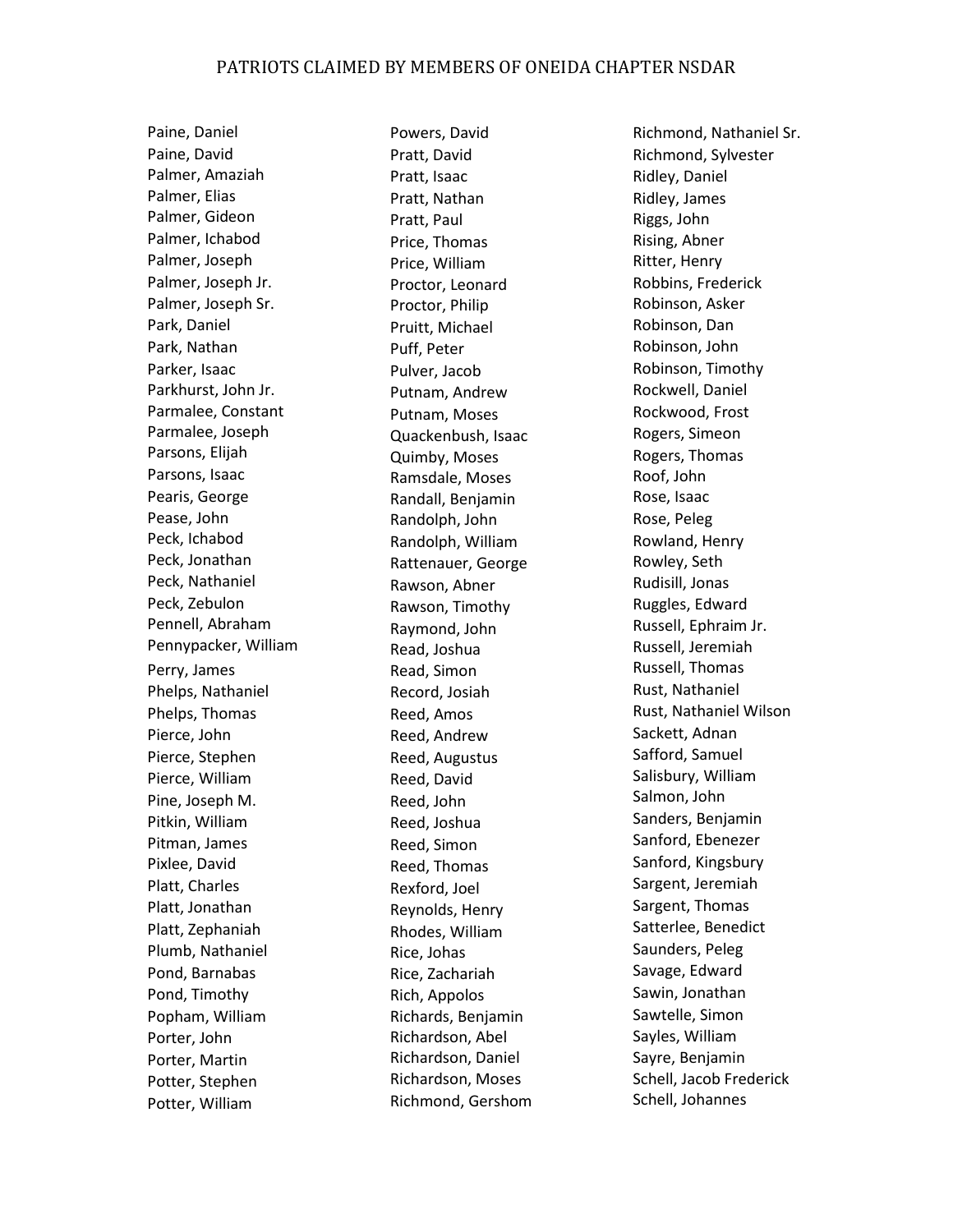Schell, John Christian Schell, Maria Elisabeth Petrie Schermerhorn, Bartholomew Schermerhorn, Hendrick Schermerhorn, Jacob H. Scholl, John Schoolcraft, Lawrence Schoonmaker, Frederick Schoonmaker, Hezekiah Schoonmaker, Jacobus Schuyler, Stephanus Scott, Waitstill Scovell, Elisha Scudder, William Sears, Knowles Sedgwick, John Seeber, Henry Seeber, Johannes Wilhelm Seeley, Eli Seeley, Thaddeus Selden, Thomas Sewall, Clement Seward, David Seward, Nathan Seward, Noadiah Seymour, Elisha Seymour, Hezekiah Seymour, Moses Seymour, Stephen Shattuck, Stephen Shaw, Ebenezer Shaw, Nathaniel Shears, Andrew Shelby, Evan Sheldon, Benjamin Sheldon, Jonathan Sheldon, Phineas Shellenberger, Johannes Shellhorn, Balser Shepard, Gideon Sherman, Jeremiah Sherman, Roger Sherrill, Jacob Sherwood, Jehiel Shipe, George Shriver, David

Shumway, Abner Shumway, Solomon Siexax, Isaac Sill, Ezra Simmons, Benjamin Simpson, Alexander Skelton, John Skinner, Gideon Slater, Joseph Smith, Eliakim Smith, Benajah Smith, Ebenezer Smith, Elijah Smith, George Smith, Heman Smith, Jacob Smith, Lewis Smith, Nicholas/John G. Smith, Samuel Smith, Timothy Sneeden, John Snell, George Snell, Jacob Snell, Nicholas Snell, Peter Soule, James Southard, Richard Southworth, Uriah Spalding, Joseph Spalding, Levi Spalding, Oliver Spalding, Samuel Spalding, Zachariah Spare, Philip Spelman, Oliver Spinning, John Spofford, Bradstreet Spohn, Nicholas Spooner, Daniel Sprague, Hezekiah Spraker, George Spraker, Joseph Sprinkle, Peter Spurr, Redman Stafford, Joab Stafford, John

Stamm, George Stanton, Elijah Stanton, Joshua Staring, Nicholas Stark, Aaron Stark, John Starr, David Starr, Noah Steele, Adam Sternbergh, Nicholas Stevens, Jared Stewart, Jacob Stewart, John Steward, Lemuel Stockbridge, Benjamin Stoddard, Aaron Stoddard, Daniel Stoddard, Enoch Stone, Abel Stone, Eliphalet Stone, Isaac Stone, Joseph Storrs, Ebenezer Storrs, John Storrs, Joseph Strang, Henry Straub, William Street, Nicholas Strong, Samuel Stroud, Richard Summers, John Sumner, William Sutherland, Roger Jr. Suts, John Swartwout, Cornelius Swearingen, Van Jr. Swearingen, Van Sr. Sweet, Jonathan Sweeting, Lewis Sweeting, Nathaniel Swetland, Benjamin Swiger, John Sylvester, Seth Tabor, Job Taggart, William Sr. Talbot, Jeremiah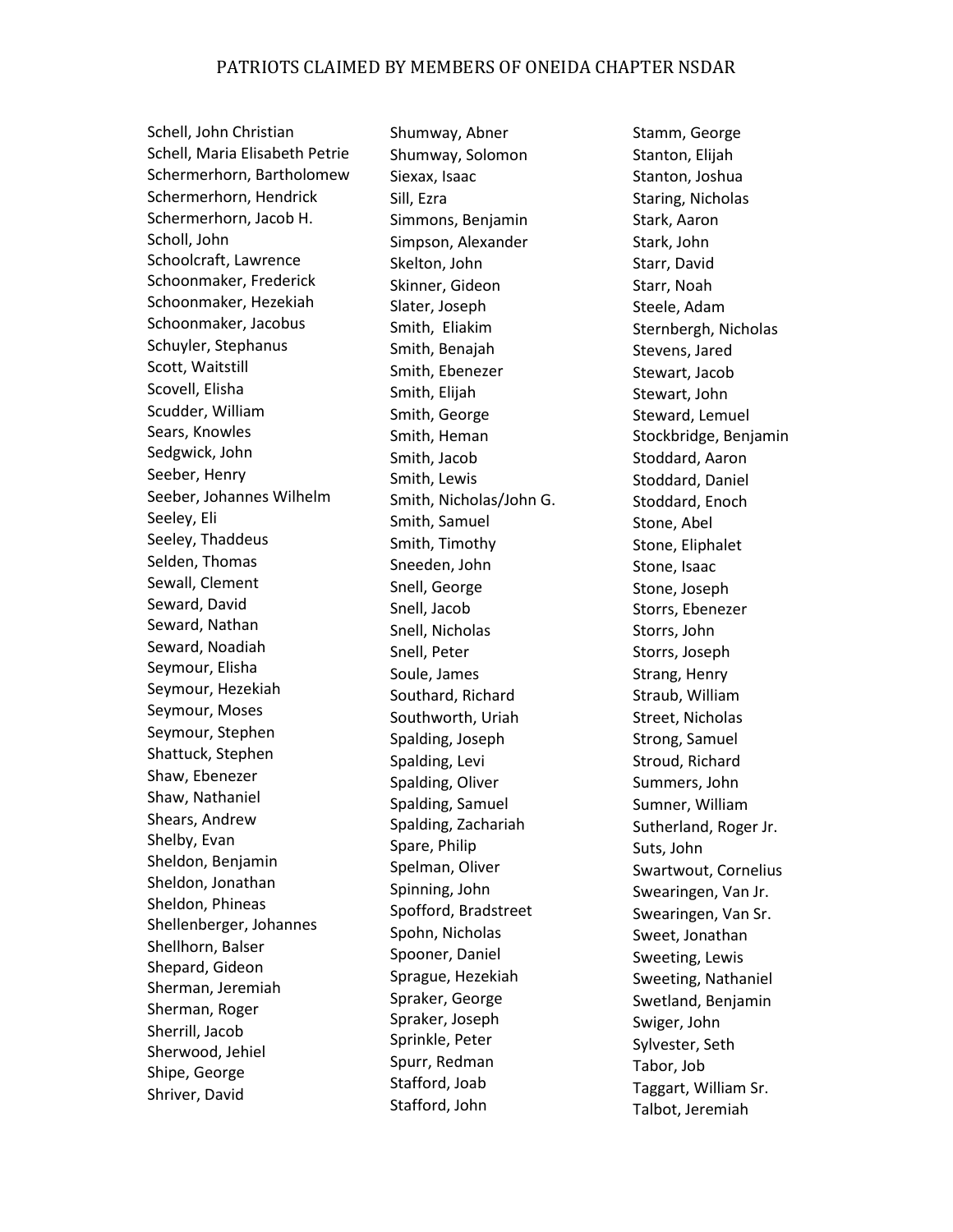Taller, Elijah Tanner, Isaac Tapley, Gilbert Tappan, Benjamin Tappan, David Tappan, Teunis Tarbell, Thomas Taylor, John Taylor, Thomas Thomas, Giles Thomas, Moses Thomas, Peleg Thomes, Charles Thompson, Alpheus Thompson, David Thompson, Ebenezer Thompson, Jesse Thompson, Joseph Thorp, Eliphalet Thum, Adam Tillman, Matthew Timmerman, Conrad Timmerman, Henry Tinker, Nehemiah Todd, Jehiel Todd, Samuel Todd, Samuel Jr. Tomlinson, Curtis Topping, Daniel Tower, Jeduthan Towle, Reuben Towle, Simon Traffarn, Cromwell Transue, Abraham Sr. Treadway, Josiah Treat, John Tremain, Abner Tripp, Job Tripp, William Trowbridge, Rutherford Tucker, Josiah Tucker, Josiah Pascal Tuller, Elijah Sr. Tuttle, Abel Tuttle, Moses Tuttle, Thomas

Tyler, Asa Tyler, Bezaleel Tyler, Royall Tyson, Nathaniel Ulrich, Adam Upton, William VanAlstyne, Martin C. VanBuren, Hendrick VanDenBerg, Winant VanEtten, Peter VanEpps, Abraham VanEpps, Evert VanEpps, John VanEtten, Peter VanEvern, Rynier VanHorn, Abraham Sr. VanHorn, Abraham/Abram VanHuysen, Harmanus VanKleeck, Peter VanPatten, Adam VanPatten, John VanRenssalaer, Killian VanSchaick, Jacob VanSlyke, Nicholas VanValkenburgh Lambert VanVechten, Samuel VanVoorhees, Gerret VanVranken, Nicholas VanWyck, Cornelius VanWyck, Theodorus Veeder, Abraham Veeder, Garret L. Veeder, Johannes Vicks, Stephen Viele, Jacob Viele, Stephen Vinton, Benoni Vosburgh, Jacob Vosburgh, Peter Vrooman, Barent Sr. Vrooman, Jacob Vrooman, Tunis Jr. Vrooman, Tunis Sr. Wager, Henry Wager, Leonard Wagner, Johan

Wagner, Johan Peter Sr. Wait, Gardner Wait, John Wait, Richard Wait, William Waite, Richard Walcott, Benjamin Wallace, Ebenezer Walrath, Jacob Walworth, Benjamin Wambold, Frederick Wanner, Christian Ward, Artemas Ware, Elisha Ware, John Warner, Nicholas Warner, Peter Warren, John Waters, Hezekiah Waters, Richard Watson, John Weaver, George Weaver, George Jr. Weaver, George Michael Weaver, George Sr. Webber, Isaac Weed, Timothy Weiss, Jacob Welch, Hopestill Weld, Eleazer Wells, Abraham Wells, Barker Wells, Edmund Jr. Wells, Edmund Sr. Wentworth, John Westcott, Ford Wetmore, Amos Wheeler, Edward Wheeler, Henry Wheeler, Hezekiah Whipple, Benajah Whipple, Benjamin Whitaker, Ezra White, Edward White, Elisha White, Hugh